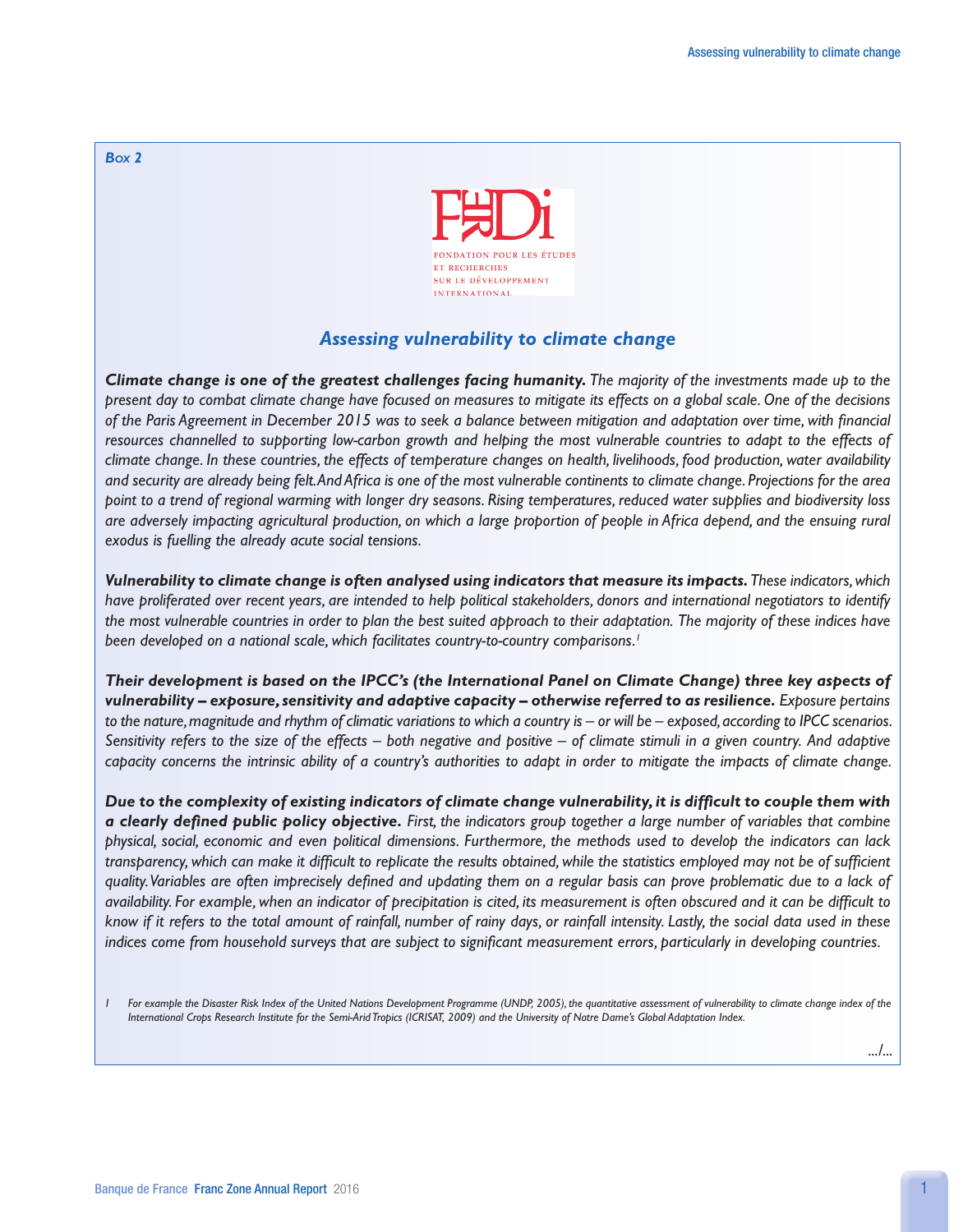## *1| The Physical Vulnerability to Climate Change Index (PVCCI)*

*In view of the limitations identified in the existing indicators, Ferdi created a Physical Vulnerability to Climate Change Index (PVCCI), based exclusively on geographic and climatic variables. It was developed using an extremely broad sample of 191 developed and developing countries, enabling multiple comparisons. In contrast to the indicators referred to above,*  it was primarily conceived as a criterion for the allocation of funds for climate change adaptation, particularly concessional sources *of adaptation financing. Given that it does not include social and political determinants of resilience, the index is exogenous, reflecting factors that are beyond a government's influence, and cannot be manipulated. It can therefore be used as a criterion for fund allocation alongside more traditional criteria such as per capita income.* 

*The PVCCI distinguishes between risks of progressive shocks and risks of intensification of recurrent shocks and gives equal weight to both in the composite indicator (see Diagram). Risks related to progressive shocks correspond to the rise in sea level (higher risk of flooding for countries with a significant part of their territory in low-elevation coastal zones) and also trends of increasing temperatures or declining rainfall (higher risk of desertification in arid countries).* 

*Risks related to the intensification of recurrent shocks are measured on the basis of trends in rainfall shocks, temperature shocks and cyclone intensity. These risks are more significant to countries that are exposed as a result of their aridity, temperature and extreme cyclonic activity. The size of the shocks and exposure to the shocks (denoted by the greyed-out boxes in the diagram below) are assessed for each of the five risks.* 

*For the purpose of simplicity, each PVCCI component is normalised following the min-max method. The scores of the PVCCI and its components range from 0 to 100 and increase according to vulnerability. The quadratic average is preferred to the arithmetic average for aggregation in order to limit substitutability between components. Thus, a country in the Sahel confronted with a high risk of increased aridity and a small island faced with a high risk of intensification of cyclonic activity can both be accorded a high PVCCI.* 

## *2| Where do the Franc Zone countries stand in terms of the PVCCI?*

*The Franc Zone countries appear to be less physically vulnerable on average to climate change than the other African countries, while the average for African countries differs little from that of other developing countries. Sudan, Djibouti and Mauritania are classified as the three most vulnerable countries on the continent, while Sao Tome and Principe is Africa's least vulnerable country. While the Franc Zone countries (WAEMU and CEMAC nations and Comoros) are, on average, less exposed to climate change than the other African countries, there are significant disparities between them. For example, three Franc Zone countries in the Sahel belt (Niger, Chad and Mali) figure among the ten most vulnerable countries in Africa.* 

*The fact that the average PVCCI for Africa is no higher than for other countries elsewhere may seem to deviate from current opinion, notably that of the IPCC, that considers the continent to be particularly vulnerable, but this is essentially because the PVCCI only captures observed physical vulnerability based on recent past trends, while disregarding long-term projections and excluding resilience factors. One of the advantages of the PVCCI is also that it enables the user to clearly differentiate by country and, if necessary where the methodology allows, at an even more detailed level. As for resilience, it can be incorporated into the allocation formula but in different ways depending on whether the resilience is structural (condition of human resources) or related to current policies.*

*.../...*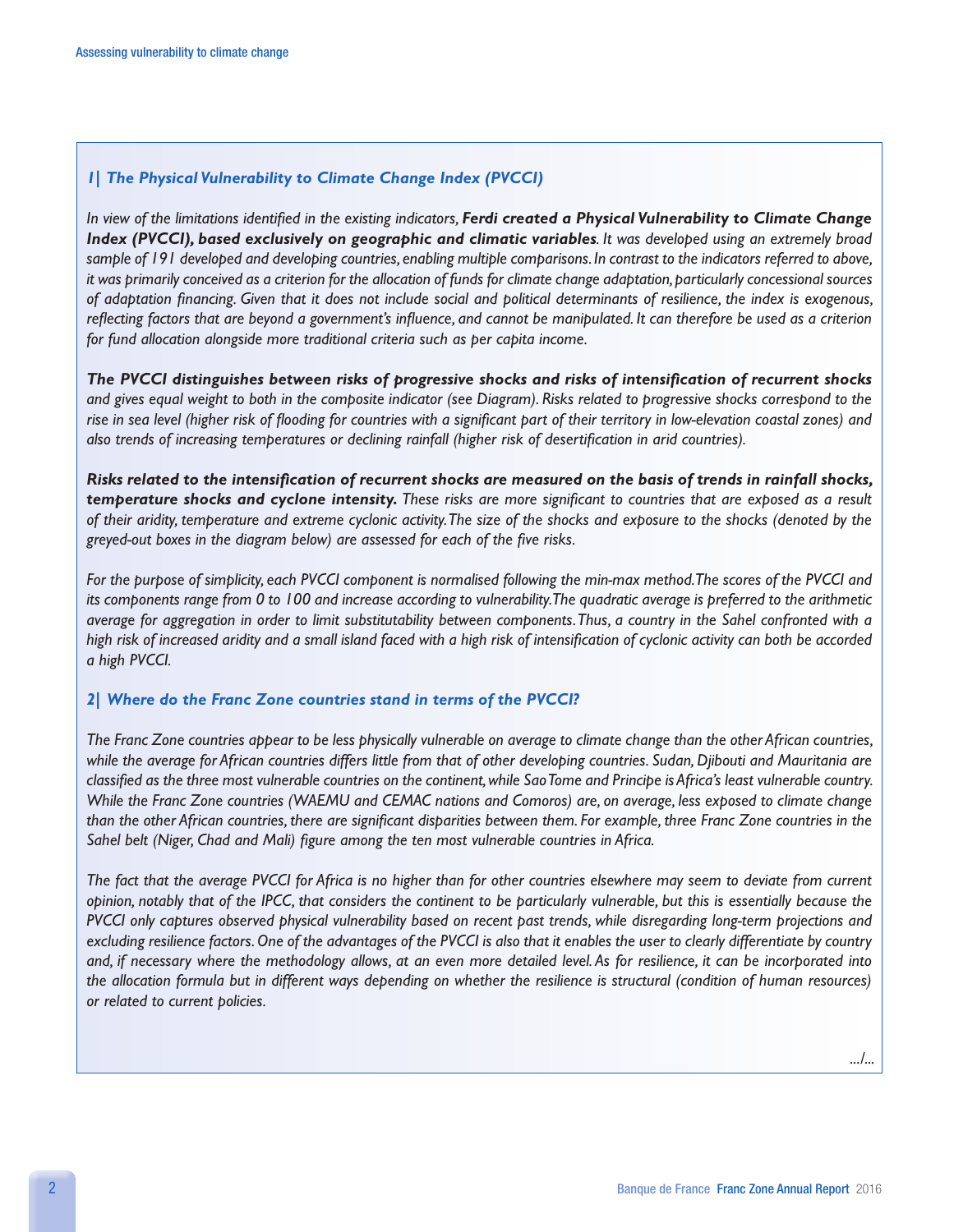